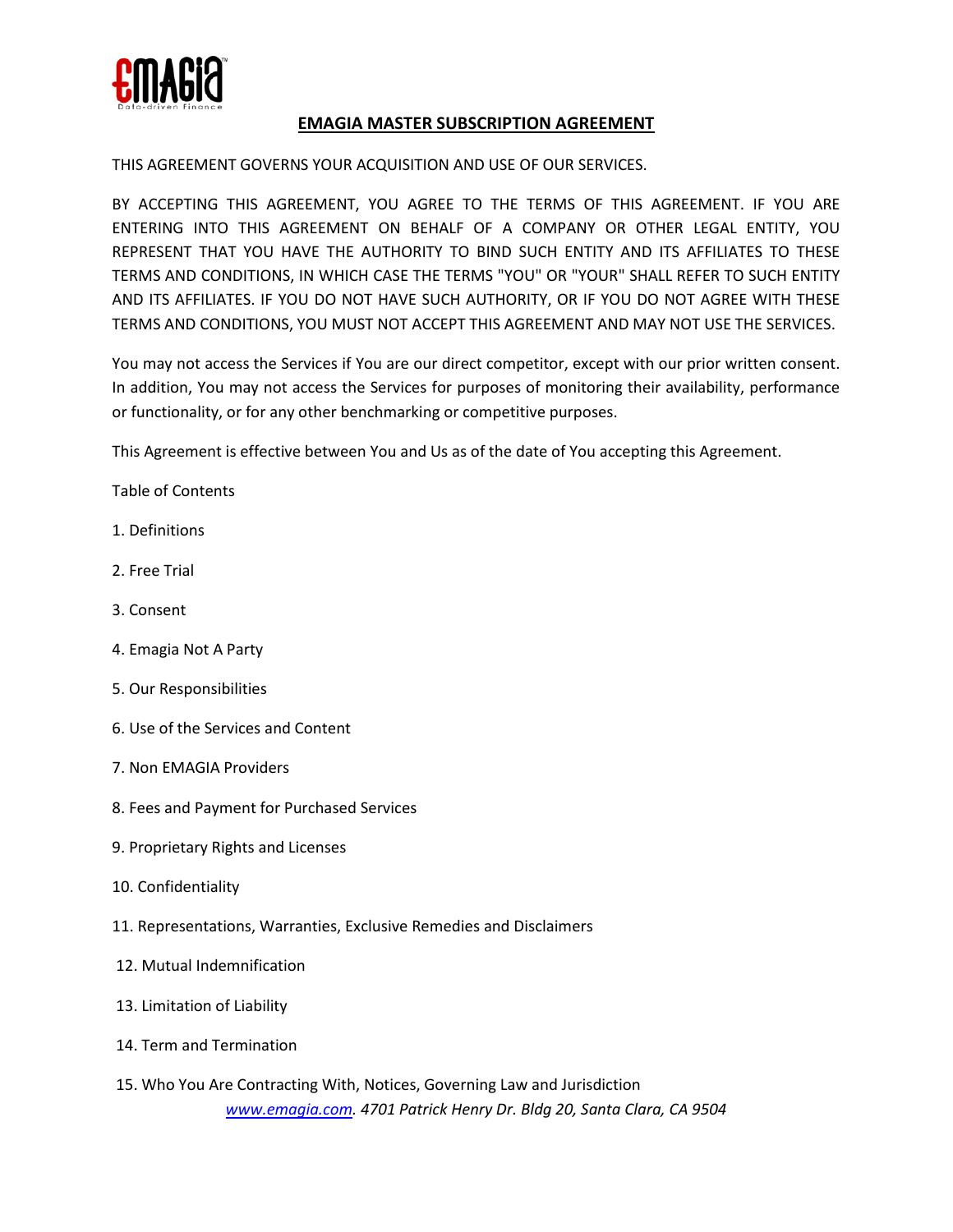

# **1. DEFINITIONS**

"Affiliate" means any entity that directly or indirectly controls, is controlled by, or is under common control with the subject entity.

"Control," for purposes of this definition, means direct or indirect ownership or control of more than 50% of the voting interests of the subject entity.

"Agreement" means this Master Subscription Agreement.

"Beta Services" means Emagia services or functionality that may be made available to Customer to try at its option at no additional charge which is clearly designated as beta, pilot, limited release, developer preview, non-production, evaluation, or by a similar description.

"Content" means information obtained by Emagia from publicly available sources or third party content providers and made available to Customer through the Services, Beta Services or pursuant to an Order Form, as more fully described in the Documentation.

"Documentation" means the applicable Service's Trust and Compliance documentation from its hosting providers as well as its usage guides and policies, as updated from time to time and provided upon request.

"Malicious Code" means code, files, scripts, agents or programs intended to do harm, including, for example, viruses, worms, time bombs and Trojan horses.

"Marketplace" means an online directory, catalog or marketplace of applications that interoperate with the Services

"Non-Emagia Application" means a Web-based, mobile, offline or other software application functionality that is provided by You or a third party and interoperates with a Service, including, for example, an application that is developed by or for You.

"Order Form" means an ordering document or online order specifying the Services to be provided hereunder that is entered into between You and Us or any of Our Affiliates, including any addenda and supplements thereto. By entering into an Order Form hereunder, an Affiliate agrees to be bound by the terms of this Agreement as if it were an original party hereto.

"Purchased Services" means Services that You or Your Affiliate purchase under an Order Form, as distinguished from those provided pursuant to a free trial.

"Services" means the products and services that are ordered by You under an Order Form or provided to You under a free trial, and made available online by Us.

*www.emagia.com. 4701 Patrick Henry Dr. Bldg 20, Santa Clara, CA 9504* "User" means an individual who is authorized by You to use a Service, for whom You have purchased a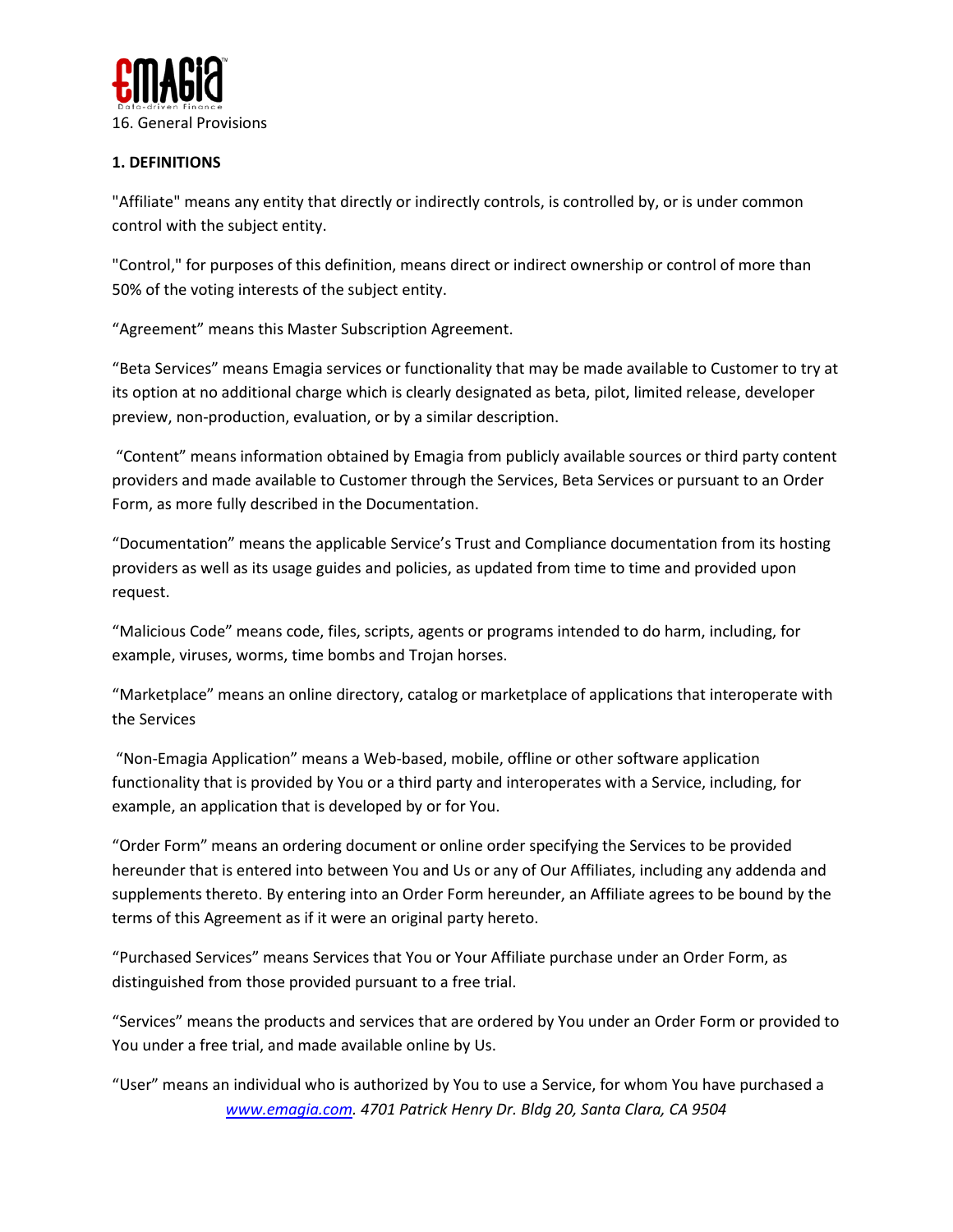

subscription (or in the case of any Services provided by Us without charge, for whom a Service has been provisioned), and to whom You (or, when applicable, Us at Your request) have supplied a user identification and password (for Services utilizing authentication). Users may include, for example, Your employees, consultants, contractors and agents, and third parties with which You transact business.

"We," "Us" or "Our" means the Emagia company described in Section 15 (Who You Are Contracting With, Notices, Governing Law and Jurisdiction).

"You" or "Your" means the company or other legal entity for which you are accepting this Agreement, and Affiliates of that company or entity which have signed Order Forms.

"Your Data" means electronic data, signatures and other information submitted by or for Customer to the Services.

# **2. FREE TRIAL**

If You register on Our website for a free trial, We will make one or more Services available to You on a trial basis free of charge until the earlier of (a) the end of the free trial period for which You registered to use the applicable Service(s), or (b) the start date of any Purchased Service subscriptions ordered by You for such Service(s), or (c) termination by Us in our sole discretion. Additional trial terms and conditions may appear on the trial registration web page. Any such additional terms and conditions are incorporated into this Agreement by reference and are legally binding.

ANY DATA YOU ENTER INTO THE SERVICES, AND ANY CUSTOMIZATIONS MADE TO THE SERVICES BY OR FOR YOU, DURING YOUR FREE TRIAL WILL BE PERMANENTLY LOST UNLESS YOU PURCHASE A SUBSCRIPTION TO THE SAME SERVICES AS THOSE COVERED BY THE TRIAL, PURCHASE APPLICABLE UPGRADED SERVICES, OR EXPORT SUCH DATA, BEFORE THE END OF THE TRIAL PERIOD. YOU CANNOT TRANSFER DATA ENTERED OR CUSTOMIZATIONS MADE DURING THE FREE TRIAL TO A SERVICE THAT WOULD BE A DOWNGRADE FROM THAT COVERED BY THE TRIAL (E.G., FROM ENTERPRISE EDITION TO PROFESSIONAL EDITION); THEREFORE, IF YOU PURCHASE A SERVICE THAT WOULD BE A DOWNGRADE FROM THAT COVERED BY THE TRIAL, YOU MUST EXPORT YOUR DATA BEFORE THE END OF THE TRIAL PERIOD OR YOUR DATA WILL BE PERMANENTLY LOST. NOTWITHSTANDING SECTION 11 (REPRESENTATIONS, WARRANTIES, EXCLUSIVE REMEDIES AND DISCLAIMERS), DURING THE FREE TRIAL THE SERVICES ARE PROVIDED "AS-IS" WITHOUT ANY WARRANTY. Please review the applicable Service's Documentation during the trial period so that You become familiar with the features and functions of the Services before You make Your purchase.

# **3. CONSENT**

3.1 Electronic Signatures**.** You are not required to use or accept electronic agreements or signatures provided by Emagia's Services. If you do not wish to use the Services, notify the parties that are sending you credit application forms and/or other documents via the Services (your "counterparties") that you wish to sign using paper documents and do not use the Services to execute any documents sent to you by your counter parties.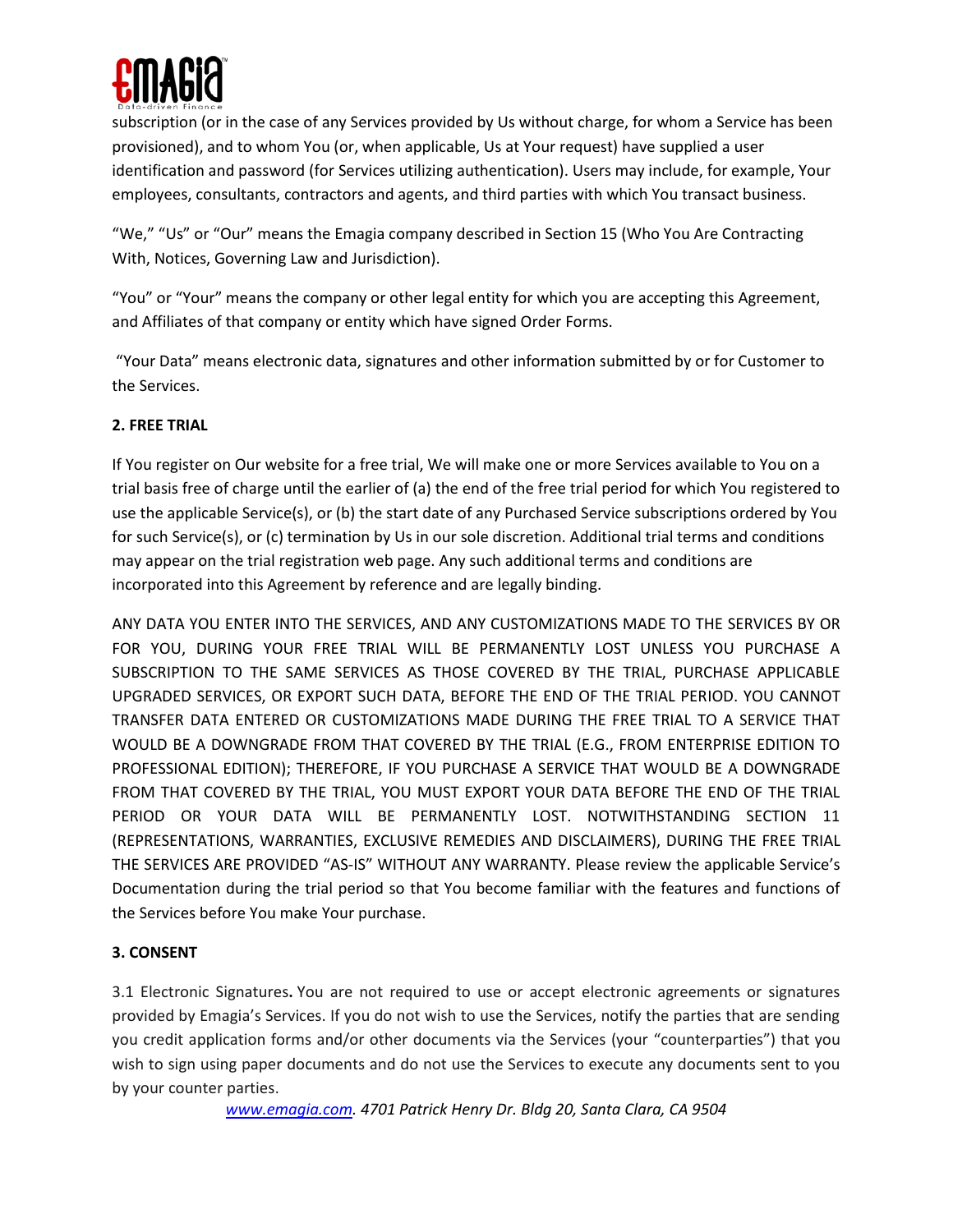

3.2 Consent. Each time you sign agreements using the Services provided by Emagia, You affirmatively consent to conducting electronic business transactions and using electronic signatures via the Services. You also confirm Your ability to access information in the form that will be used to provide the information that is subject to Your consent. Your consent applies only to the transaction that gave rise to the obligation to provide the agreement. If You are a consumer, You may have the right or option to have the agreement provided or made available on paper or in non-electronic form. You hereby agree that Emagia has no obligation to provide or make available on paper or non-electronic forms any agreements to which You are a party and that Your counterparty is solely responsible for providing any agreements on paper or in non-electronic form. After signing a document using the Services, Emagia will provide You with the option to print a paper copy of the document, and no fee is charged for this copy. Prior to signing an agreement, Emagia does not provide an option for You to receive the agreement in paper or non-electronic form.

3.3 Withdrawing Consent. If You wish to withdraw the consent to have the Agreement provided or made available in an electronic form and to use electronic signatures, You must stop using the Services and notify any parties that are sending You documents via the Services that You wish to sign using paper documents. You agree that Your counterparties, rather than Emagia, are solely responsible for notifying You of any conditions, consequences (which may include termination of Your relationship with Your counterparties), or fees in the event of such withdrawal. Any decision to consent or not consent to current or future transactions does not have an effect on the legality of documents that You have previously executed using Emagia's Services. If You wish to update information needed for Emagia to contact You, You may (a) change the email address where You would like to receive electronic communications by sending an email to info@emagia.com that contains both Your old and new email address or (b) login to Your thecreditapplication.com account and change Your email address in Your account settings.

#### **4. EMAGIA NOT A PARTY**

Performance by Parties. Emagia provides the Services and the Site as a location for parties to execute agreements between or among parties other than Emagia. When you and any one or more other parties executes an agreement through the Services, only you and your counterparties have rights and duties with respect to such agreement. Emagia is not a party to any such agreement, and Emagia shall not have any liability or responsibility whatsoever with respect to the validity or enforceability of any such agreement, the breach by any party in the performance of its obligations under that agreement, any dispute over payments made or credit card information provided in any such agreement, or your failure to obtain the outcome you were seeking to achieve by entering into any such agreement. If you provide sensitive information such as social security number, tax id, bank account number, credit card or other payment related information when submitting a document, such information may be accessible to other parties to the document, and other parties may misuse such information. Emagia is not responsible for the usage of any information by other parties and Emagia will not have any obligation to perform any services other than the Emagia Services. The sole customer support function provided by Emagia is to answer questions regarding the functions of the site, and Emagia will not have any obligation to provide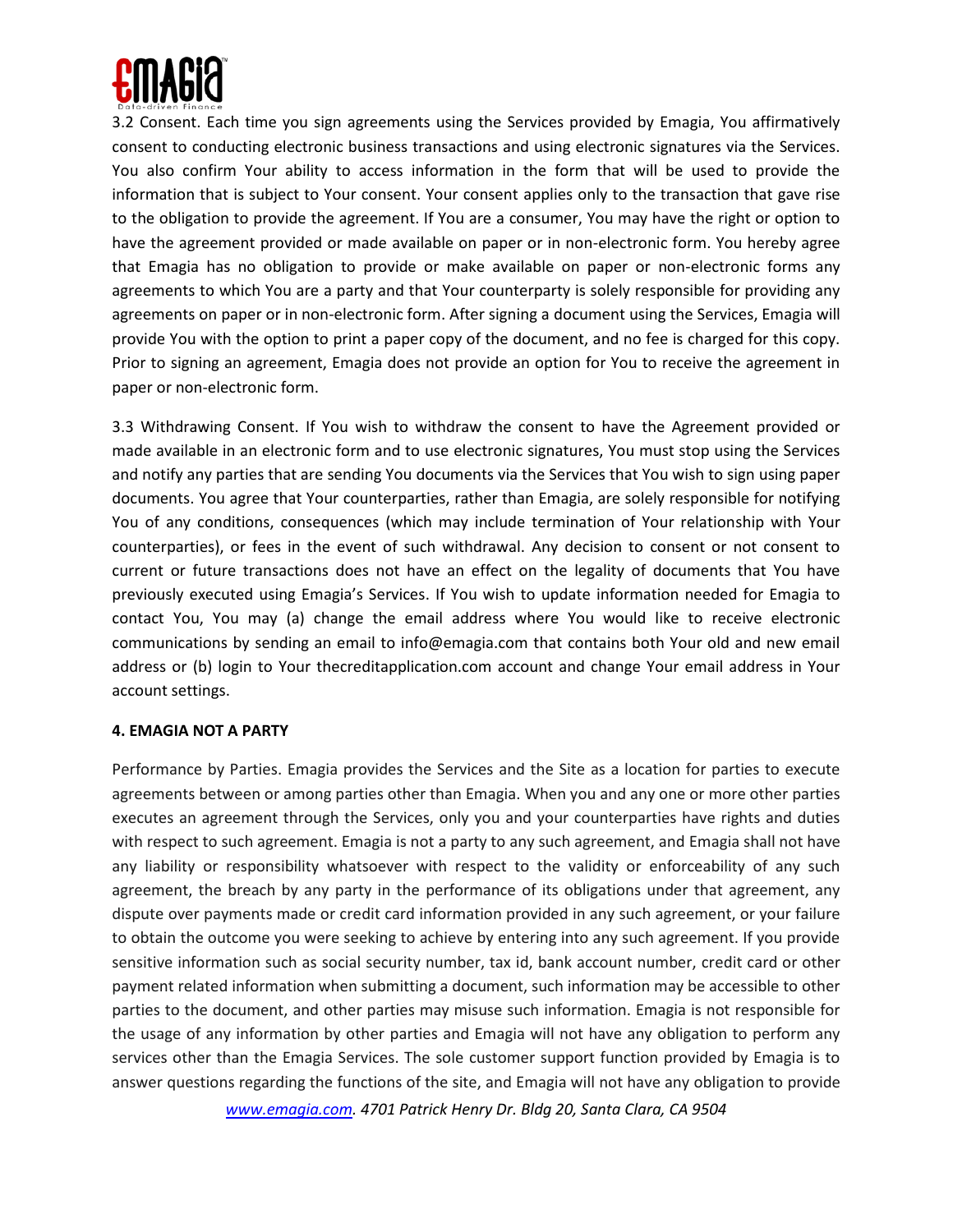

any customer support with respect to the performance by any party to any agreement executed using Emagia.

## **5. OUR RESPONSIBILITIES**

5.1. Provision of Purchased Services.

We will

(a) make the Services and Content available to You pursuant to this Agreement and the applicable Order Forms,

(b) provide applicable Emagia standard support for the Services to You at no additional charge, and/or upgraded support if purchased,

(c) use commercially reasonable efforts to make the online Services available 24 hours a day, 7 days a week, except for: (i) planned downtime (of which We shall give advance electronic notice as provided in the Documentation), and (ii) any unavailability caused by circumstances beyond Our reasonable control, including, for example, an act of God, act of government, flood, fire, earthquake, civil unrest, act of terror, strike or other labor problem (other than one involving Our employees), Internet service provider failure or delay, Emagia Application, or denial of service attack.

5.2. Protection of Your Data. We will maintain administrative, physical, and technical safeguards for protection of the security, confidentiality and integrity of Your Data, as described in the Documentation. Those safeguards will include, but will not be limited to, measures for preventing access, use, modification or disclosure of Your Data by Our personnel except (a) to provide the Purchased Services and prevent or address service or technical problems, (b) as compelled by law in accordance with Section 10.3 (Compelled Disclosure) below, or (c) as You expressly permit in writing. Where Your use of the Services includes the processing of personal data (as described in the EU Data Protection Directive 95/46/EC) within the European Economic Area (EEA), except in respect of any usage during a Free Trial, the terms of the data processing addendum at http://www.EMAGIAstatic.com/assets/pdf/misc/dataprocessing-addendum.pdf ("DPA") shall apply to such processing, and are hereby incorporated by reference. For the purposes of the Standard Contractual Clauses in Schedule 3 to the DPA, You are the data exporter, and Your acceptance of this Agreement shall be treated as Your signature of the Standard Contractual Clauses and appendices.

5.3. Our Personnel. We will be responsible for the performance of Our personnel (including Our employees and contractors) and their compliance with Our obligations under this Agreement, except as otherwise specified herein.

5.4. Beta Services. From time to time, We may make Beta Services available to You at no charge. You may choose to try such Beta Services or not in Your sole discretion. Beta Services are intended for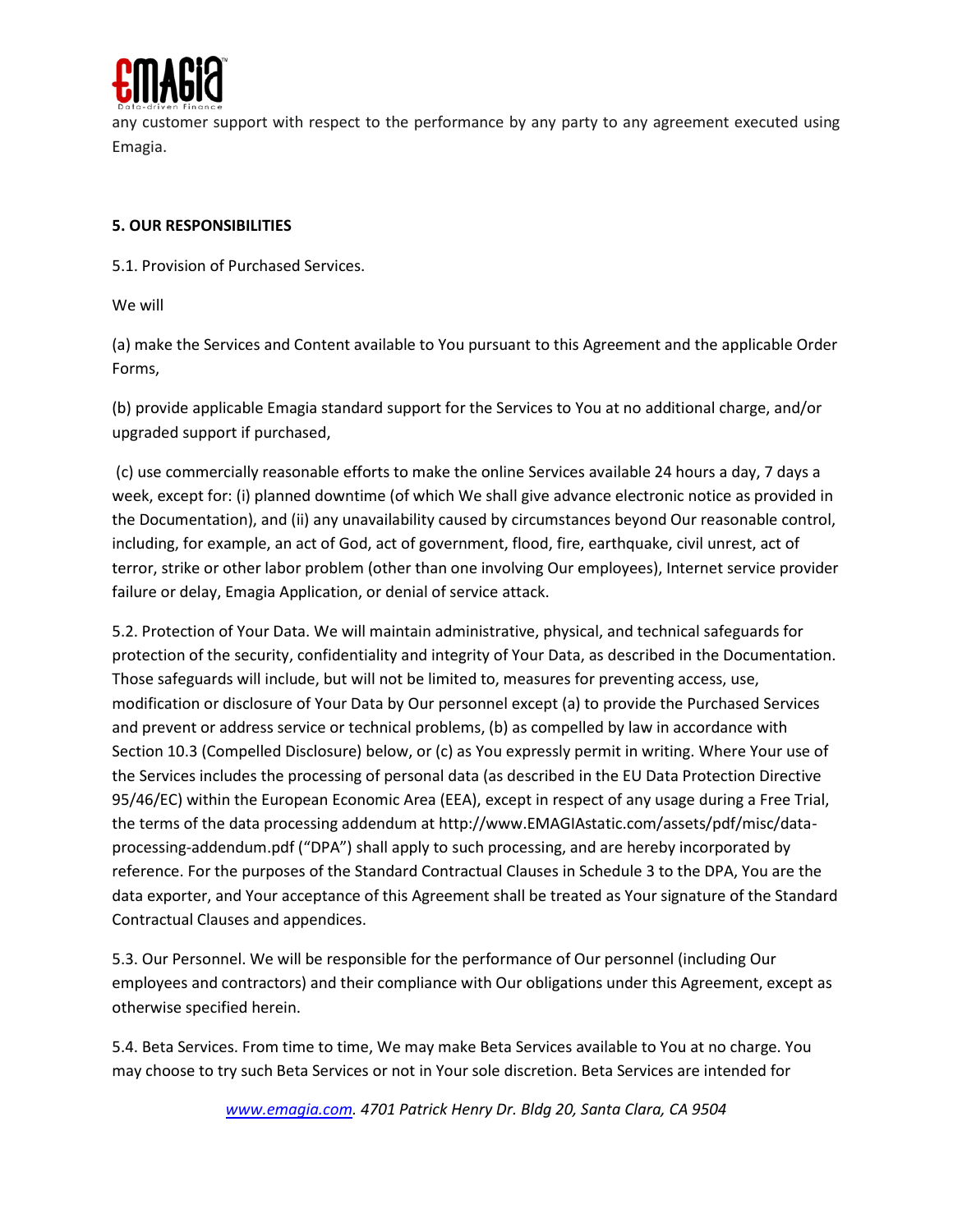

evaluation purposes and no tfor production use, are not supported, and may be subject to additional terms. Beta Services are not considered "Services" under this Agreement, however, all restrictions, Our reservation of rights and Your obligations concerning the Services, and use of any related Non-EMAGIA Applications and Content, shall apply equally to Your use of Beta Services. Unless otherwise stated, any Beta Services trial period will expire upon the earlier of one year from the trial start date or the date that a version of the Beta Services becomes generally available without the applicable Beta Services designation. We may discontinue Beta Services at any time in Our sole discretion and may never make them generally available. We will have no liability for any harm or damage arising out of or in connection with a Beta Service.

# 6.0 USE OF SERVICES AND CONTENT

6.1 Subscriptions. Unless otherwise provided in the applicable Order Form or Documentation, (a) Services and access to Content are purchased as subscriptions, (b) subscriptions may be added during a subscription term at the same pricing as the underlying subscription pricing, prorated for the portion of that subscription term remaining at the time the subscriptions are added, and (c) any added subscriptions will terminate on the same date as the underlying subscriptions.

6.2 Usage Limits. Services and Content are subject to usage limits, including, for example, the quantities specified in Order Forms and Documentation. Unless otherwise specified, (a) a quantity in an Order Form refers to Users, and the Service or Content may not be accessed by more than that number of Users, (b) a User's password may not be shared with any other individual, and (c) except as set forth in an Order Form, a User identification may only be reassigned to a new individual replacing one who will no longer use the Service or Content. If You exceed a contractual usage limit, We may work with You to seek to reduce Your usage so that it conforms to that limit. If, notwithstanding Our efforts, You are unable or unwilling to abide by a contractual usage limit, You will execute an Order Form for additional quantities of the applicable Services or Content promptly upon Our request, and/or pay any invoice for excess usage in accordance with Section 8.2 (Invoicing and Payment).

6.3 Your Responsibilities. You will (a) be responsible for Users' compliance with this Agreement, Documentation and Order Forms, (b) be responsible for the accuracy, quality and legality of Your Data and the means by which You acquired Your Data, (c) use commercially reasonable efforts to prevent unauthorized access to or use of Services and Content, and notify Us promptly of any such unauthorized access or use, (d) use Services and Content only in accordance with this Agreement, Documentation, Order Forms and applicable laws and government regulations, and (e) comply with terms of service of any Non-EMAGIA Applications with which You use Services or Content.

6.4 Usage Restrictions. You will not (a) make any Service or Content available to, or use any Service or Content for the benefit of, anyone other than You or Users, unless expressly stated otherwise in an Order Form or the Documentation, (b) sell, resell, license, sublicense, distribute, make available, rent or lease any Service or Content, or include any Service or Content in a service bureau or outsourcing offering, (c) use a Service or Non-EMAGIA Application to store or transmit infringing, libelous, or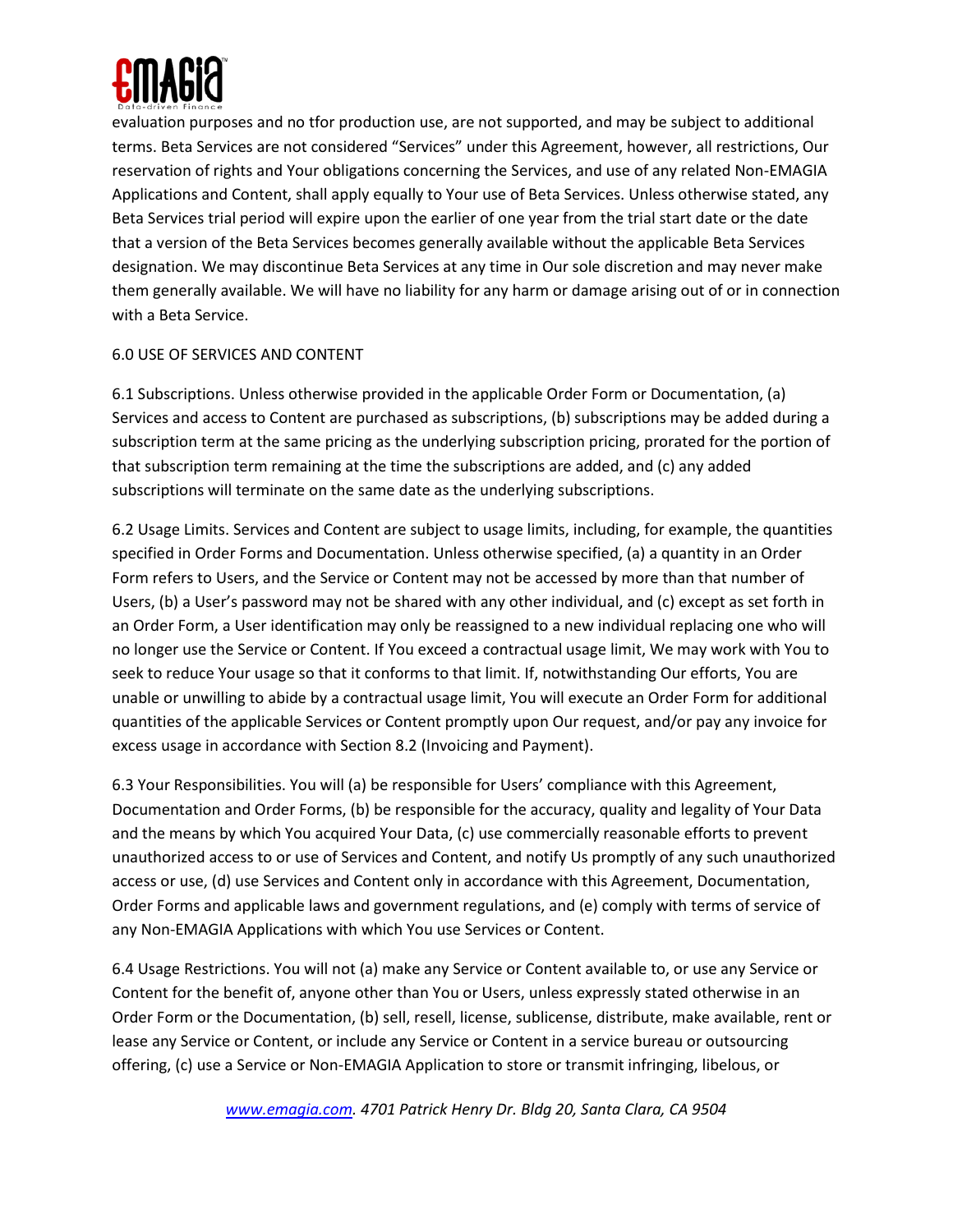

otherwise unlawful or tortious material, or to store or transmit material in violation of third-party privacy rights, (d) use a Service or Non-EMAGIA Application to store or transmit Malicious Code, (e) interfere with or disrupt the integrity or performance of any Service or third-party data contained therein, (f) attempt to gain unauthorized access to any Service or Content or its related systems or networks, (g) permit direct or indirect access to or use of any Service or Content in a way that circumvents a contractual usage limit, or use any of Our Services to access or use any of Our intellectual property except as permitted under this Agreement, an Order Form, or the Documentation, (h) copy a Service or any part, feature, function or user interface thereof, (i) copy Content except as permitted herein or in an Order Form or the Documentation, (j) frame or mirror any part of any Service or Content, other than framing on Your own intranets or otherwise for Your own internal business purposes or as permitted in the Documentation, (k) access any Service or Content in order to build a competitive product or service or to benchmark with a Non-EMAGIA product or service, or (l) reverse engineer any Service (to the extent such restriction is permitted by law). Any use of the Services in breach of this Agreement, Documentation or Order Forms, by You or Users that in Our judgment threatens the security, integrity or availability of Our services, may result in Our immediate suspension of the Services, however We will use commercially reasonable efforts under the circumstances to provide You with notice and an opportunity to remedy such violation or threat prior to such suspension.

# **7. NON-EMAGIA PROVIDERS**

7.1. We or third parties may make available third-party products or services, including, for example, third party credit reporting agencies and implementation and other consulting services. Any acquisition by You of such products or services, and any exchange of data between You and any Non-EMAGIA provider, product or service is solely between You and the applicable Non-EMAGIA provider. We do not warrant or support Non-EMAGIA Applications or other Non-EMAGIA products or services, whether or not they are designated by Us as "certified" or otherwise, unless expressly provided otherwise in an Order Form.

7.2. Non-EMAGIA Applications and Your Data. If You choose to use a Non-EMAGIA Application with a Service, You grant Us permission to allow the Non-EMAGIA Application and its provider to access Your Data as required for the interoperation of that Non-EMAGIA Application with the Service. We are not responsible for any disclosure, modification or deletion of Your Data resulting from access by such Non-EMAGIA Application or its provider.

7.3. Integration with Non-EMAGIA Applications. The Services may contain features designed to interoperate with Non-EMAGIA Applications. To use such features, You may be required to obtain access to such Non-EMAGIA Applications from their providers, and may be required to grant Us access to Your account(s) on such Non-EMAGIA Applications. We cannot guarantee the continued availability of such Service features, and may cease providing them without entitling You to any refund, credit, or other compensation, if for example and without limitation, the provider of a Non-EMAGIA Application ceases to make the Non-EMAGIA Application available for interoperation with the corresponding Service features in a manner acceptable to Us.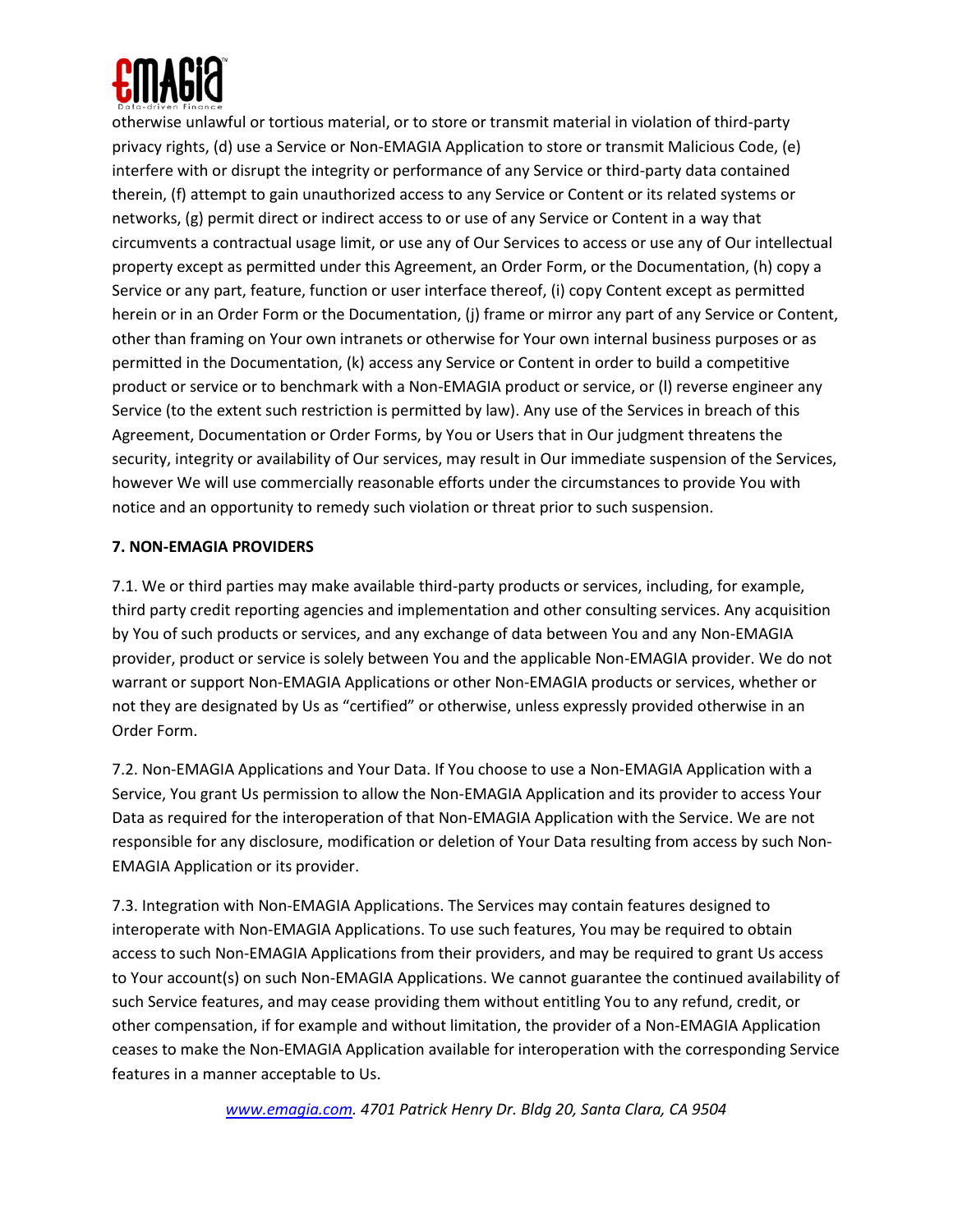

8.1. Fees. You will pay all fees specified in Order Forms. Except as otherwise specified herein or in an Order Form,(i) fees are based on Services and Content subscriptions purchased and not actual usage, (ii) payment obligations are non-cancelable and fees paid are non-refundable, and (iii) quantities purchased cannot be decreased during the relevant subscription term.

8.2. Invoicing and Payment. You will provide Us with valid and updated credit card information, or with a valid purchase order or alternative document reasonably acceptable to Us. If You provide credit card information to Us, You authorize Us to charge such credit card for all Purchased Services listed in the Order Form for the initial subscription term and any renewal subscription term(s) as set forth in Section 14.2 (Term of Purchased Subscriptions). Such charges shall be made in advance annually or in accordance with any different billing frequency stated in the applicable Order Form. If the Order Form specifies that payment will be by a method other than a credit card, We will invoice You in advance and otherwise in accordance with the relevant Order Form. Unless otherwise stated in the Order Form, invoiced charges are due Net 30 days from the invoice date. You are responsible for providing complete and accurate billing and contact information to Us and notifying Us of any changes to such information.

8.3. Overdue Charges. If any invoiced amount is not received by Us by the due date, then without limiting Our rights or remedies, (a) those charges may accrue late interest at the rate of 1.5% of the outstanding balance per month, or the maximum rate permitted by law, whichever is lower, and/or (b) We may condition future subscription renewals and Order Forms on payment terms shorter than those specified in Section 8.2 (Invoicing and Payment).

8.4. Suspension of Service and Acceleration. If any amount owing by You under this or any other agreement for Our services is 30 or more days overdue (or 10 or more days overdue in the case of amounts You have authorized Us to charge to Your credit card), We may, without limiting Our other rights and remedies, accelerate Your unpaid fee obligations under such agreements so that all such obligations become immediately due and payable, and suspend Our services to You until such amounts are paid in full. Other than for customers paying by credit card or direct debit whose payment has been declined, We will give You at least 10 days' prior notice that Your account is overdue, in accordance with Section 15.2 (Manner of Giving Notice) for billing notices, before suspending services to You.

8.5. Payment Disputes. We will not exercise Our rights under Section 8.3 (Overdue Charges) or 6.4 (Suspension of Service and Acceleration) above if You are disputing the applicable charges reasonably and in good faith and are cooperating diligently to resolve the dispute.

8.6. Taxes. Our fees do not include any taxes, levies, duties or similar governmental assessments of any nature, including, for example, value-added, sales, use or withholding taxes, assessable by any jurisdiction whatsoever (collectively, "Taxes"). You are responsible for paying all Taxes associated with Your purchases hereunder. If We have the legal obligation to pay or collect Taxes for which You are responsible under this Section 8.6, We will invoice You and You will pay that amount unless You provide Us with a valid tax exemption certificate authorized by the appropriate taxing authority. For clarity, We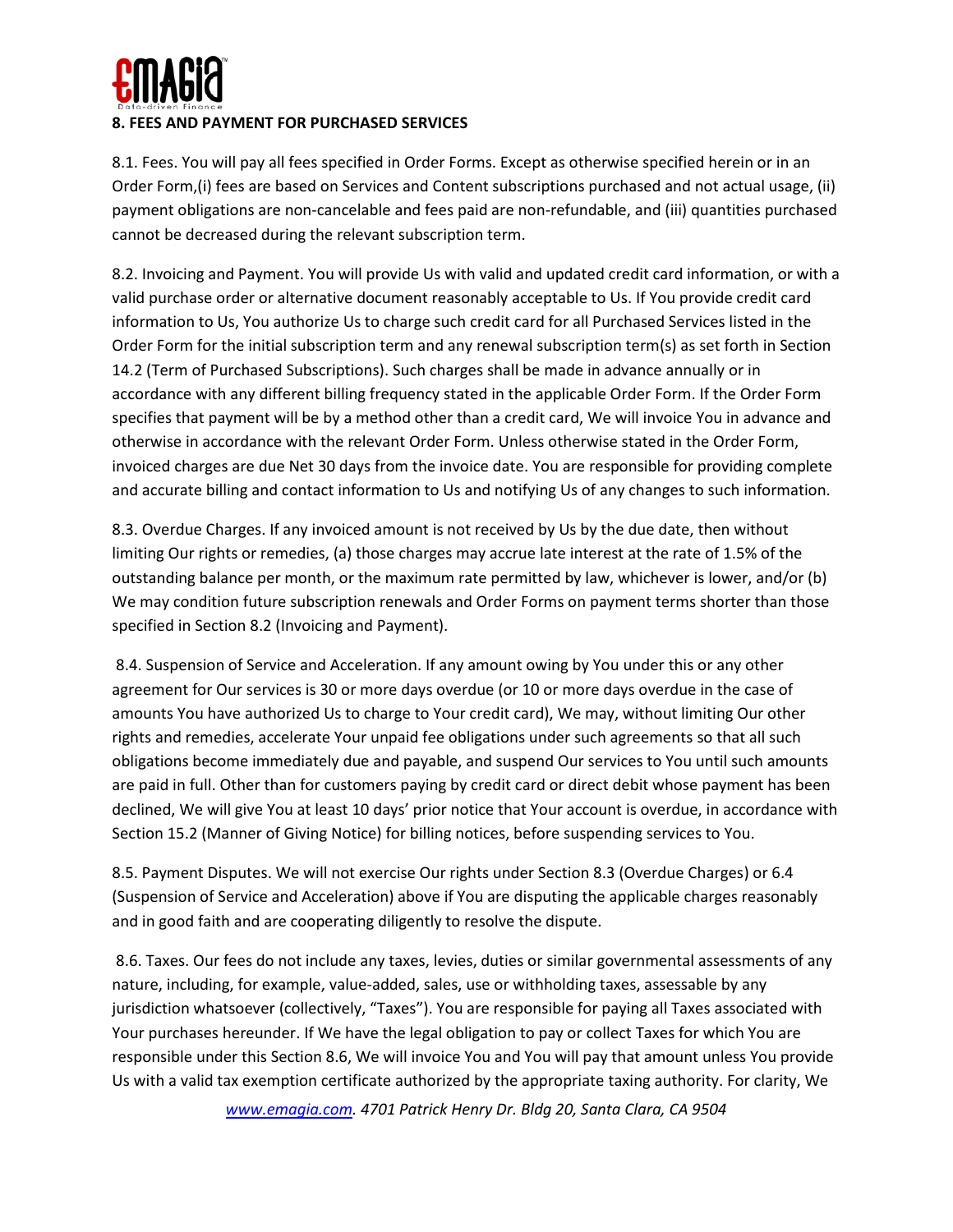

are solely responsible for taxes assessable against Us based on Our income, property and employees.

8.7. Future Functionality. You agree that Your purchases are not contingent on the delivery of any future functionality or features, or dependent on any oral or written public comments made by Us regarding future functionality or features.

### **9. PROPRIETARY RIGHTS AND LICENSES**

9.1. Reservation of Rights. Subject to the limited rights expressly granted hereunder, We and Our licensors and Content Providers reserve all of Our/their right, title and interest in and to the Services and Content, including all of Our/their related intellectual property rights. No rights are granted to You hereunder other than as expressly set forth herein.

9.2. Access to and Use of Content. You have the right to access and use applicable Content subject to the terms of applicable Order Forms, this Agreement and the Documentation.

9.3. License to Host Your Data and Applications. You grant Us, Our Affiliates and applicable contractors such as hosting services providers a worldwide, limited-term license to host, copy, transmit and display Your Data, and any Non-EMAGIA Applications and program code created by or for You using a Service or for use by You with the Services, as reasonably necessary for Us to provide the Services in accordance with this Agreement. Subject to the limited licenses granted herein, We acquire no right, title or interest from You or Your licensors under this Agreement in or to any of Your Data, Non-EMAGIA Application or such program code.

9.4. License to Use Feedback. You grant to Us and Our Affiliates a worldwide, perpetual, irrevocable, royalty-free license to use and incorporate into Our and/or Our Affiliates' services any suggestion, enhancement request, recommendation, correction or other feedback provided by You or Users relating to the operation of Our or Our Affiliates' services.

#### **10. CONFIDENTIALITY**

10.1. Definition of Confidential Information.

"Confidential Information" means all information disclosed by a party ("Disclosing Party") to the other party ("Receiving Party"), whether orally or in writing, that is designated as confidential or that reasonably should be understood to be confidential given the nature of the information and the circumstances of disclosure.

Your Confidential Information includes Your Data; Our Confidential Information includes the Services and Content; and Confidential Information of each party includes the terms and conditions of this Agreement and all Order Forms (including pricing), as well as business and marketing plans, technology and technical information, product plans and designs, and business processes disclosed by such party. However, Confidential Information does not include any information that (i) is or becomes generally known to the public without breach of any obligation owed to the Disclosing Party, (ii) was known to the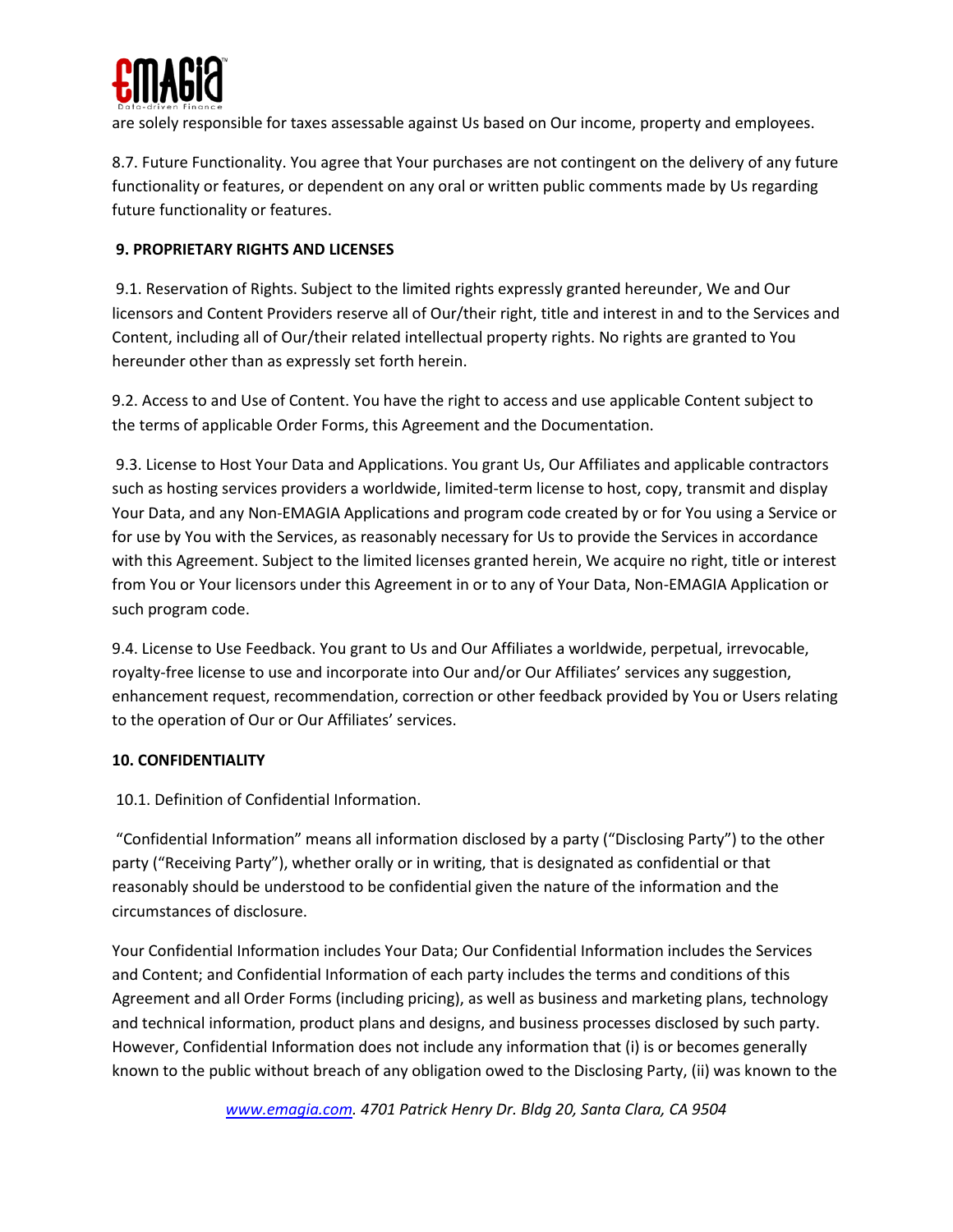

Receiving Party prior to its disclosure by the Disclosing Party without breach of any obligation owed to the Disclosing Party, (iii) is received from a third party without breach of any obligation owed to the Disclosing Party, or (iv) was independently developed by the Receiving Party.

10.2. The Receiving Party will use the same degree of care that it uses to protect the confidentiality of its own confidential information of like kind (but not less than reasonable care) to (i) not use any Confidential Information of the Disclosing Party for any purpose outside the scope of this Agreement and (ii) except as otherwise authorized by the Disclosing Party in writing, limit access to Confidential Information of the Disclosing Party to those of its and its Affiliates' employees and contractors who need that access for purposes consistent with this Agreement and who have signed confidentiality agreements with the Receiving Party containing protections not materially less protective of the Confidential Information than those herein. Neither party will disclose the terms of this Agreement or any Order Form to any third party other than its Affiliates, legal counsel and accountants without the other party's prior written consent, provided that a party that makes any such disclosure to its Affiliate, legal counsel or accountants will remain responsible for such Affiliate's, legal counsel's or accountant's compliance with this "Confidentiality" section. Notwithstanding the foregoing, We may disclose the terms of this Agreement and any applicable Order Form to a subcontractor or Non-EMAGIA Application Provider to the extent necessary to perform Our obligations to You under this Agreement, under terms of confidentiality materially as protective as set forth herein.

10.3. Compelled Disclosure. The Receiving Party may disclose Confidential Information of the Disclosing Party to the extent compelled by law to do so, provided the Receiving Party gives the Disclosing Party prior notice of the compelled disclosure (to the extent legally permitted) and reasonable assistance, at the Disclosing Party's cost, if the Disclosing Party wishes to contest the disclosure. If the Receiving Party is compelled by law to disclose the Disclosing Party's Confidential Information as part of a civil proceeding to which the Disclosing Party is a party, and the Disclosing Party is not contesting the disclosure, the Disclosing Party will reimburse the Receiving Party for its reasonable cost of compiling and providing secure access to that Confidential Information.

11. REPRESENTATIONS, WARRANTIES, EXCLUSIVE REMEDIES AND DISCLAIMERS

11.1. Representations. Each party represents that it has validly entered into this Agreement and has the legal power to do so.

11.2. Our Warranties. We warrant that during an applicable subscription term (a) this Agreement, the Order Forms and the Documentation will accurately describe the applicable administrative, physical, and technical safeguards for protection of the security, confidentiality and integrity of Your Data, (b) We will not materially decrease the overall security of the Services, (c) the Services will perform materially in accordance with the applicable Documentation, and (d) subject to the "Integration with Non-EMAGIA Applications" section above, We will not materially decrease the overall functionality of the Services.For any breach of a warranty above, Your exclusive remedies are those described in the "Termination" and "Refund or Payment upon Termination" sections below.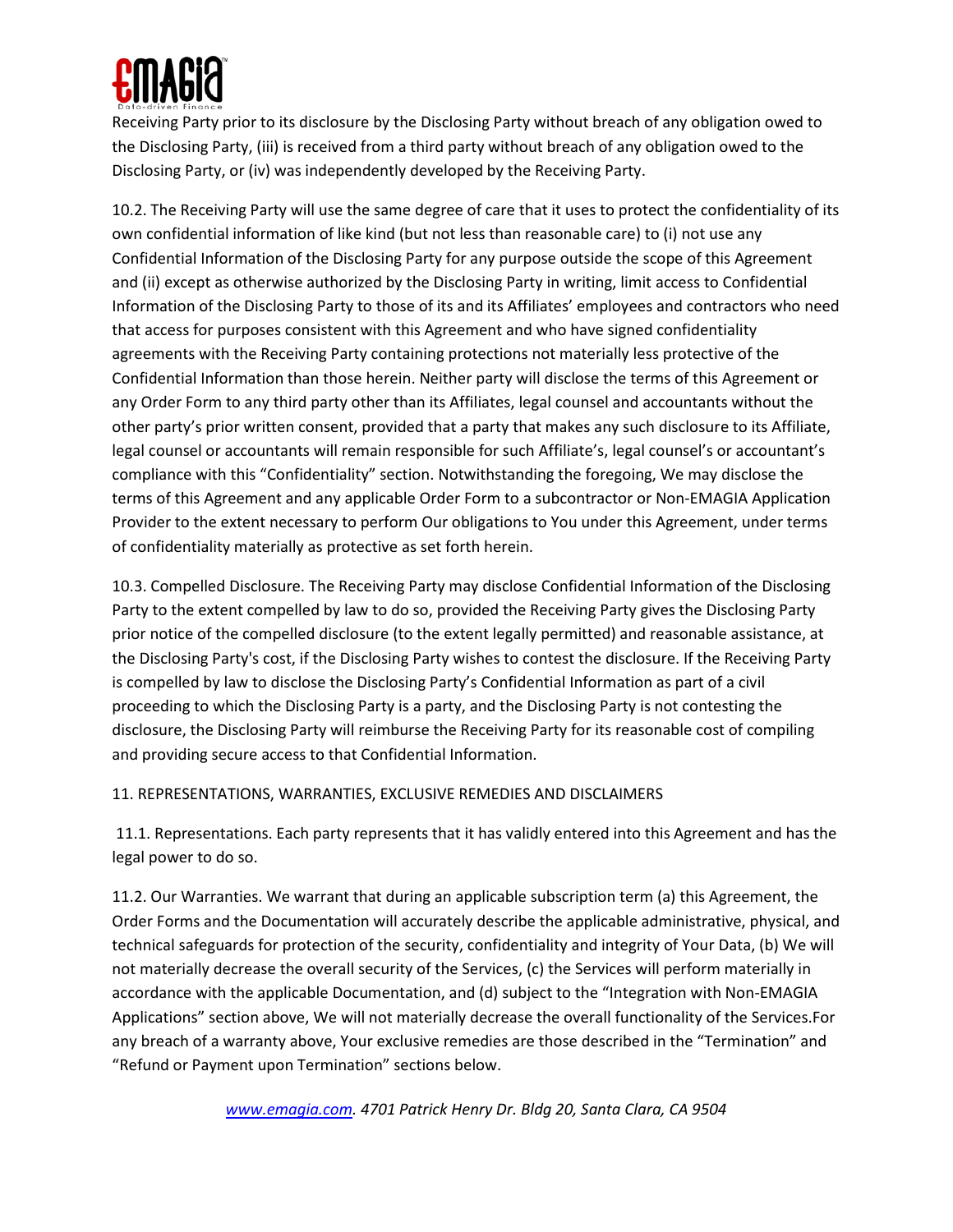

11.3. Disclaimers. EXCEPT AS EXPRESSLY PROVIDED HEREIN, NEITHER PARTY MAKES ANY WARRANTY OF ANY KIND, WHETHER EXPRESS, IMPLIED, STATUTORY OR OTHERWISE, AND EACH PARTY SPECIFICALLY DISCLAIMS ALL IMPLIED WARRANTIES, INCLUDING ANY IMPLIED WARRANTY OF MERCHANTABILITY, FITNESS FOR A PARTICULAR PURPOSE OR NON-INFRINGEMENT, TO THE MAXIMUM EXTENT PERMITTED BY APPLICABLE LAW. CONTENT AND BETA SERVICES ARE PROVIDED "AS IS," EXCLUSIVE OF ANY WARRANTY WHATSOEVER. EACH PARTY DISCLAIMS ALL LIABILITY AND INDEMNIFICATION OBLIGATIONS FOR ANY HARM OR DAMAGES CAUSED BY ANY THIRD-PARTY HOSTING PROVIDERS.

# **12. MUTUAL INDEMNIFICATION**

12.1. Indemnification by Us. We will defend You against any claim, demand, suit or proceeding made or brought against You by a third party alleging that any Service infringes or misappropriates such third party's intellectual property rights (a "Claim Against You"), and will indemnify You from any damages, attorneys' fees and costs finally awarded against You as a result of, or for amounts paid by You under a settlement approved by Us in writing of, a Claim Against You, provided You (a) promptly give Us written notice of the Claim Against You, (b) give Us sole control of the defense and settlement of the Claim Against You (except that We may not settle any Claim Against You unless it unconditionally releases You of all liability), and (c) give Us all reasonable assistance, at Our expense. If We receive information about an infringement or misappropriation claim related to a Service, We may in Our discretion and at no cost to You (i) modify the Services so that they are no longer claimed to infringe or misappropriate, without breaching Our warranties under "EMAGIA Warranties" above, (ii) obtain a license for Your continued use of that Service in accordance with this Agreement, or (iii) terminate Your subscriptions for that Service upon 30 days' written notice and refund You any prepaid fees covering the remainder of the term of the terminated subscriptions. The above defense and indemnification obligations do not apply to the extent a Claim Against You arises from Content, a Non-EMAGIA Application or Your use of the Services in violation of this Agreement, the Documentation or applicable Order Forms.

12.2. Indemnification by You. You will defend Us against any claim, demand, suit or proceeding made or brought against Us by a third party alleging that any of Your Data infringes or misappropriates such third party's intellectual property rights, or arising from Your use of the Services or Content in violation of the Agreement, the Documentation, Order Form or applicable law (each a "Claim Against Us"), and You will indemnify Us from any damages, attorneys' fees and costs finally awarded against Us as a result of, or for any amounts paid by Us under a settlement approved by You in writing of, a Claim Against Us, provided We (a) promptly give You written notice of the Claim Against Us, (b) give You sole control of the defense and settlement of the Claim Against Us (except that You may not settle any Claim Against Us unless it unconditionally releases Us of all liability), and (c) give You all reasonable assistance, at Your expense.

You agree to indemnify and hold harmless Emagia and its parents, sister companies, subsidiaries, affiliates, service providers, other users, distributors, licensors, officers, directors and employees from any claim or demand, including reasonable attorneys' fees, made by any third party arising out of or related to any claim, demand or allegation which if true would constitute your violation of these Terms,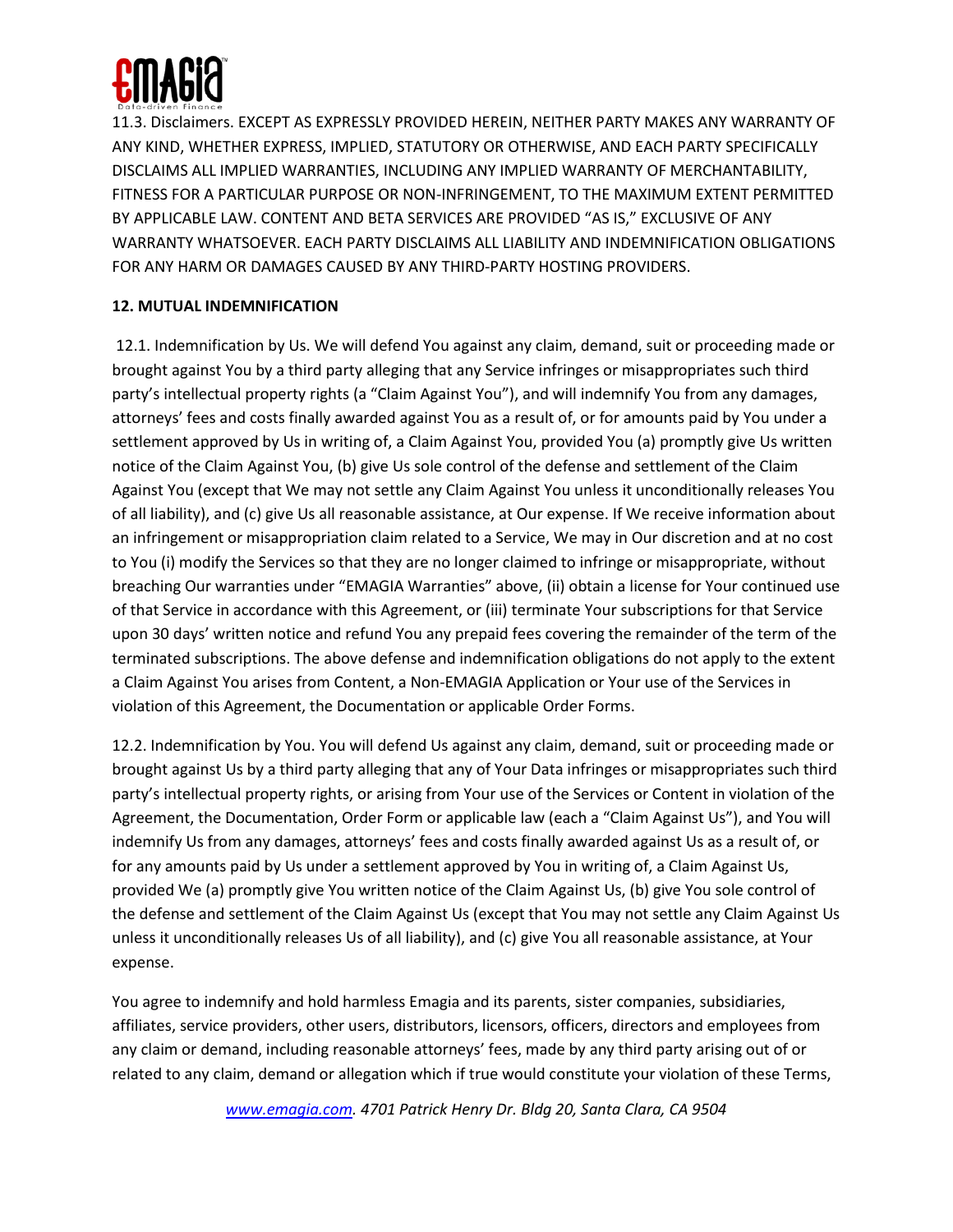

or your violation, infringement or misappropriation of any law, regulation or third-party right.

12.3. Exclusive Remedy. This Section 12 states the indemnifying party's sole liability to, and the indemnified party's exclusive remedy against, the other party for any type of claim described in this Section 12.

# **13. LIMITATION OF LIABILITY**

13.1. Limitation of Liability. IN NO EVENT SHALL THE AGGREGATE LIABILITY OF EACH PARTY TOGETHER WITH ALL OF ITS AFFILIATES ARISING OUT OF OR RELATED TO THIS AGREEMENT EXCEED THE TOTAL AMOUNT PAID BY YOU AND YOUR AFFILIATES HEREUNDER FOR THE SERVICES GIVING RISE TO THE LIABILITY IN THE TWELVE MONTHS PRECEDING THE FIRST INCIDENT OUT OF WHICH THE LIABILITY AROSE. THE FOREGOING LIMITATION WILL APPLY WHETHER AN ACTION IS IN CONTRACT OR TORT AND REGARDLESS OF THE THEORY OF LIABILITY, BUT WILL NOT LIMIT YOUR AND YOUR AFFILIATES' PAYMENT OBLIGATIONS UNDER THE "FEES AND PAYMENT" SECTION ABOVE.

13.2. Exclusion of Consequential and Related Damages. IN NO EVENT WILL EITHER PARTY OR ITS AFFILIATES HAVE ANY LIABILITY ARISING OUT OF OR RELATED TO THIS AGREEMENT FOR ANY LOST PROFITS, REVENUES, GOODWILL, OR INDIRECT, SPECIAL, INCIDENTAL, CONSEQUENTIAL, COVER, BUSINESS INTERRUPTION OR PUNITIVE DAMAGES, WHETHER AN ACTION IS IN CONTRACT OR TORT AND REGARDLESS OF THE THEORY OF LIABILITY, EVEN IF A PARTY OR ITS AFFILIATES HAVE BEEN ADVISED OF THE POSSIBILITY OF SUCH DAMAGES OR IF A PARTY'S OR ITS AFFILIATES' REMEDY OTHERWISE FAILS OF ITS ESSENTIAL PURPOSE. THE FOREGOING DISCLAIMER WILL NOT APPLY TO THE EXTENT PROHIBITED BY LAW.

# **14. TERM AND TERMINATION**

14.1 Term of Agreement. This Agreement commences on the date You first accept it and continues until all subscriptions hereunder have expired or have been terminated.

14.2. Term of Purchased Subscriptions. The term of each subscription shall be as specified in the applicable Order Form. Except as otherwise specified in an Order Form, subscriptions will automatically renew for additional periods equal to the expiring subscription term or one year (whichever is shorter), unless either party gives the other notice of non-renewal at least 30 days before the end of the relevant subscription term. The per- unit pricing during any renewal term will increase by up to 7% above the applicable pricing in the prior term, unless We provide You notice of different pricing at least 60 days prior to the applicable renewal term. Except as expressly provided in the applicable Order Form, renewal of promotional or one-time priced subscriptions will be at Our applicable list price in effect at the time of the applicable renewal. Notwithstanding anything to the contrary, any renewal in which subscription volume for any Services has decreased from the prior term will result in re-pricing at renewal without regard to the prior term's per-unit pricing.

*www.emagia.com. 4701 Patrick Henry Dr. Bldg 20, Santa Clara, CA 9504* 14.3. Termination. A party may terminate this Agreement for cause (i) upon 30 days written notice to the other party of a material breach if such breach remains uncured at the expiration of such period, or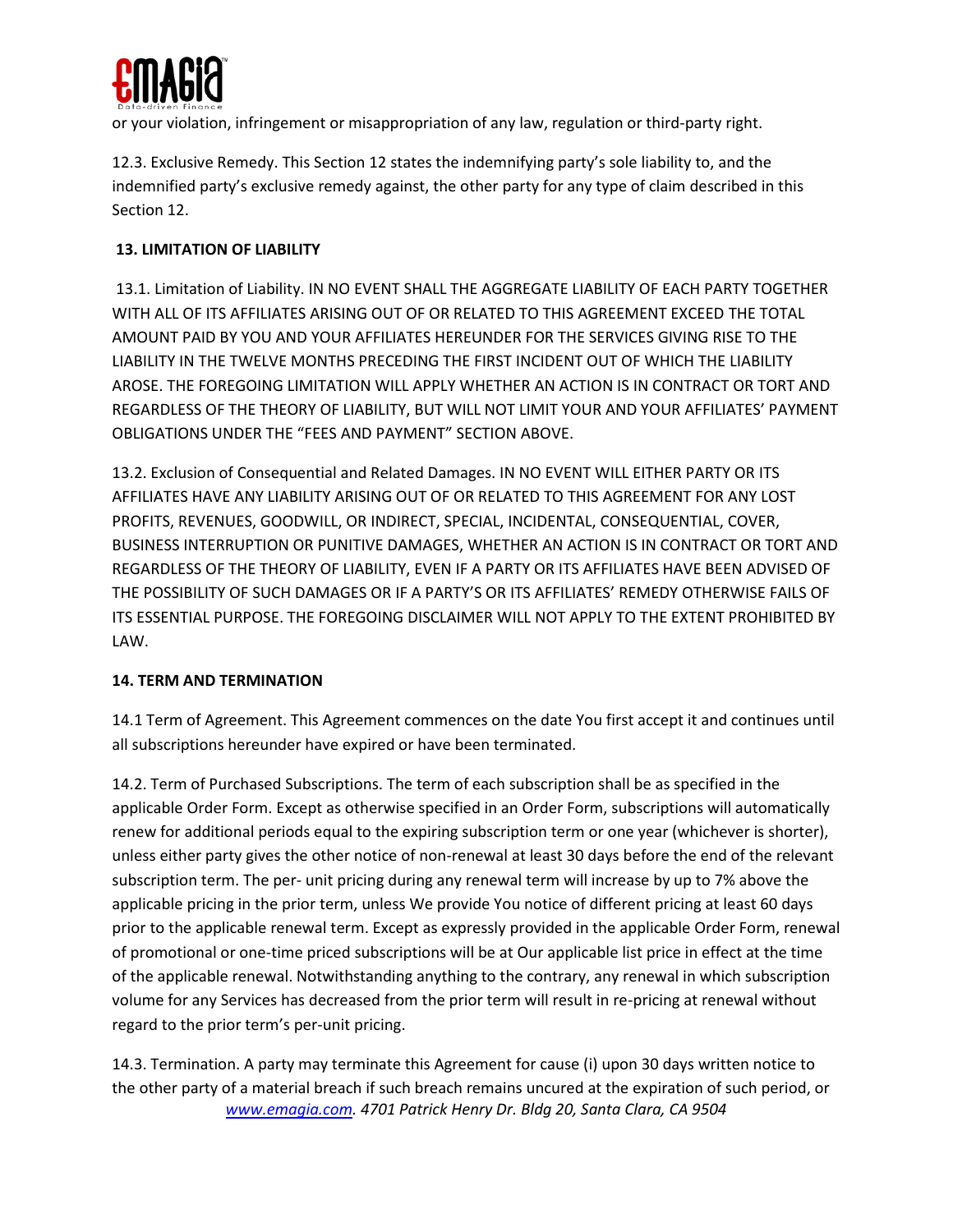

(ii) if the other party becomes the subject of a petition in bankruptcy or any other proceeding relating to insolvency, receivership, liquidation or assignment for the benefit of creditors.

14.4. Refund or Payment upon Termination. If this Agreement is terminated by You in accordance with Section 14.3 (Termination), We will refund You any prepaid fees covering the remainder of the term of all Order Forms after the effective date of termination. If this Agreement is terminated by Us in accordance with Section 14.3, You will pay any unpaid fees covering the remainder of the term of all Order Forms. In no event will termination relieve You of Your obligation to pay any fees payable to Us for the period prior to the effective date of termination.

14.5. Your Data Portability and Deletion. Upon request by You made within 30 days after the effective date of termination or expiration of this Agreement, We will make Your Data available to You for export or download as provided in the Documentation. After such 30-day period, We will have no obligation to maintain or provide any Your Data, and as provided in the Documentation will thereafter delete or destroy all copies of Your Data in Our systems or otherwise in Our possession or control, unless legally prohibited.

14.6. Surviving Provisions. The sections titled "Fees and Payment," "Proprietary Rights and Licenses," "Confidentiality," "Disclaimers," "Mutual Indemnification," "Limitation of Liability," "Refund or Payment upon Termination," "Customer Data Portability and Deletion," "Removal of Content and Non-EMAGIA Applications," "Surviving Provisions" and "General Provisions" will survive any termination or expiration of this Agreement.

# **15. NOTICES, GOVERNING LAW AND JURISDICTION**

15.1. Any notice required under this License Agreement will be considered to be given or transmitted 1) on the fifth (5th) business day following the date upon which it was sent by certified mail, postage prepaid, addressed to the party for whom it is intended at its address of record; or 2) if by courier or messenger service, which upon receipt by recipient as indicated on the carrier's receipt. The addresses of record are as follows:

**Legal Council,**

**Emagia Corporation**

**4701 Patrick Henry Dr.** 

**Great America Technology Park,** 

#### **Santa Clara, CA 95054**

*www.emagia.com. 4701 Patrick Henry Dr. Bldg 20, Santa Clara, CA 9504* 15.2. Manner of Giving Notice. Except as otherwise specified in this Agreement, all notices related to this Agreement will be in writing and will be effective upon (a) personal delivery, (b) the second business day after mailing, or (c), except for notices of termination or an indemnifiable claim ("Legal Notices"), which shall clearly be identifiable as Legal Notices, the day of sending by email. Billing-related notices to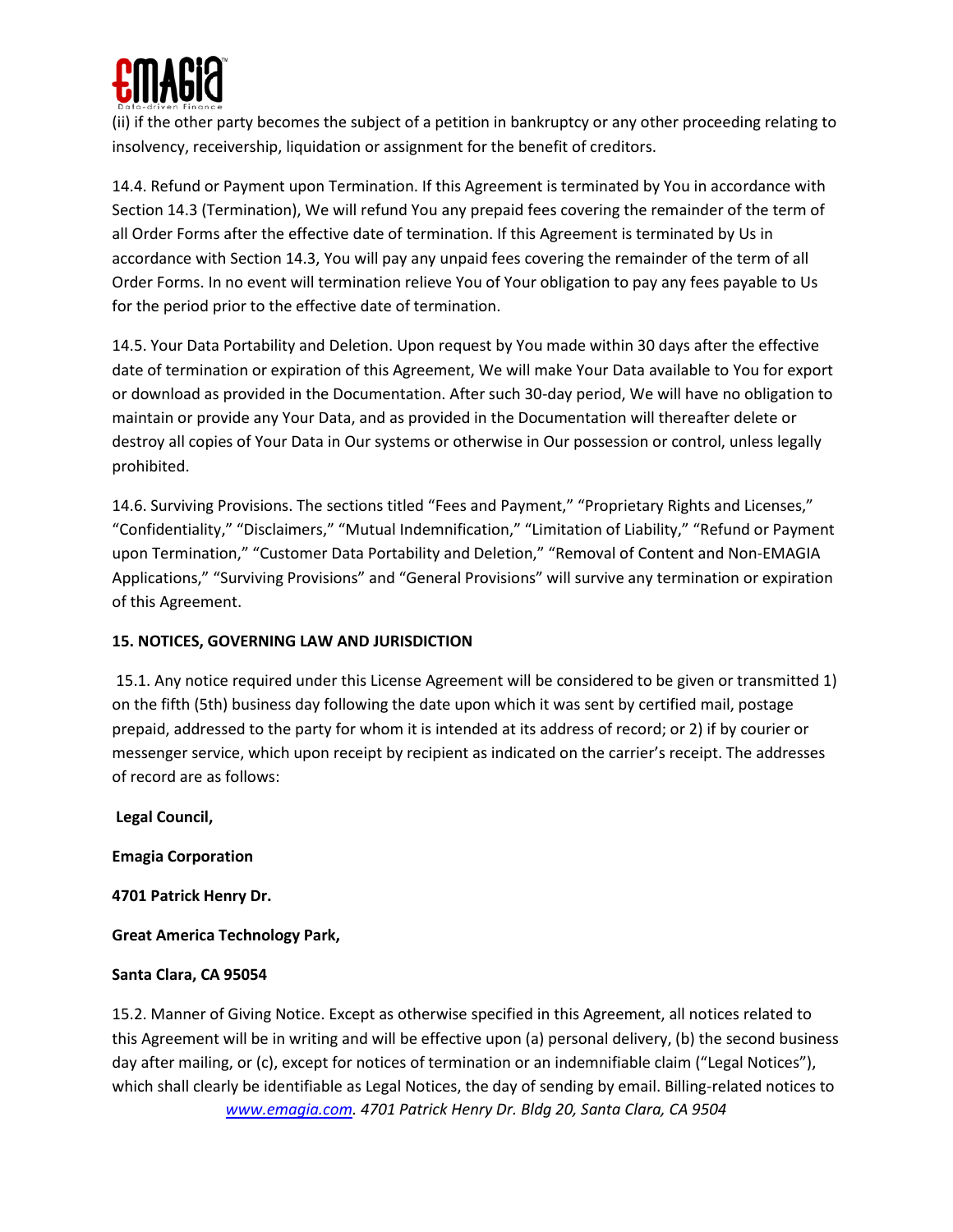

You will be addressed to the relevant billing contact designated by You. All other notices to You will be addressed to the relevant Services system administrator designated by You.

15.3. Agreement to Governing Law and Jurisdiction. You agree that the governing law shall be the State of California and any dispute arising from the relationship between the parties to this License Agreement, will be governed and determined by California law, without regard to its conflict of law provisions, and applicable United States law.

The federal and state courts within Santa Clara County, California, shall have exclusive jurisdiction to adjudicate any dispute arising out of this Agreement. Each party hereto expressly consents to the personal jurisdiction of, and venue in, such courts and service of process being affected upon it by registered mail and sent to the address designated to receive notices under this Agreement.

15.4. No Agency. For the avoidance of doubt, We are entering into this Agreement as principal and not as agent for any other company. Subject to any permitted Assignment under Section 16.4, the obligations owed by Us under this Agreement shall be owed to You solely by Us and the obligations owed by You under this Agreement shall be owed solely to Us.

### **16. GENERAL PROVISIONS**

16.1. Export Compliance. The Services, Content, other technology We make available, and derivatives thereof may be subject to export laws and regulations of the United States and other jurisdictions. Each party represents that it is not named on any U.S. government denied-party list. You shall not permit Users to access or use any Service or Content in a U.S. embargoed country (currently Cuba, Iran, North Korea, Sudan, Syria or Crimea) or in violation of any U.S. export law or regulation.

16.2. Anti-Corruption. You agree that You have not received or been offered any illegal or improper bribe, kickback, payment, gift, or thing of value from any of Our employees or agents in connection with this Agreement. Reasonable gifts and entertainment provided in the ordinary course of business do not violate the above restriction. If You learn of any violation of the above restriction, You will use reasonable efforts to promptly notify Our Legal Department.

16.3 Entire Agreement and Order of Precedence. This Agreement is the entire agreement between You and Us regarding Your use of Services and Content and supersedes all prior and contemporaneous agreements, proposals or representations, written or oral, concerning its subject matter. Except as otherwise provided herein, no modification, amendment, or waiver of any provision of this Agreement will be effective unless in writing and signed by the party against whom the modification, amendment or waiver is to be asserted. The parties agree that any term or condition stated in Your purchase order or in any other of Your order documentation (excluding Order Forms) is void. In the event of any conflict or inconsistency among the following documents, the order of precedence shall be: (1) the applicable Order Form, (2) this Agreement, and (3) the Documentation.